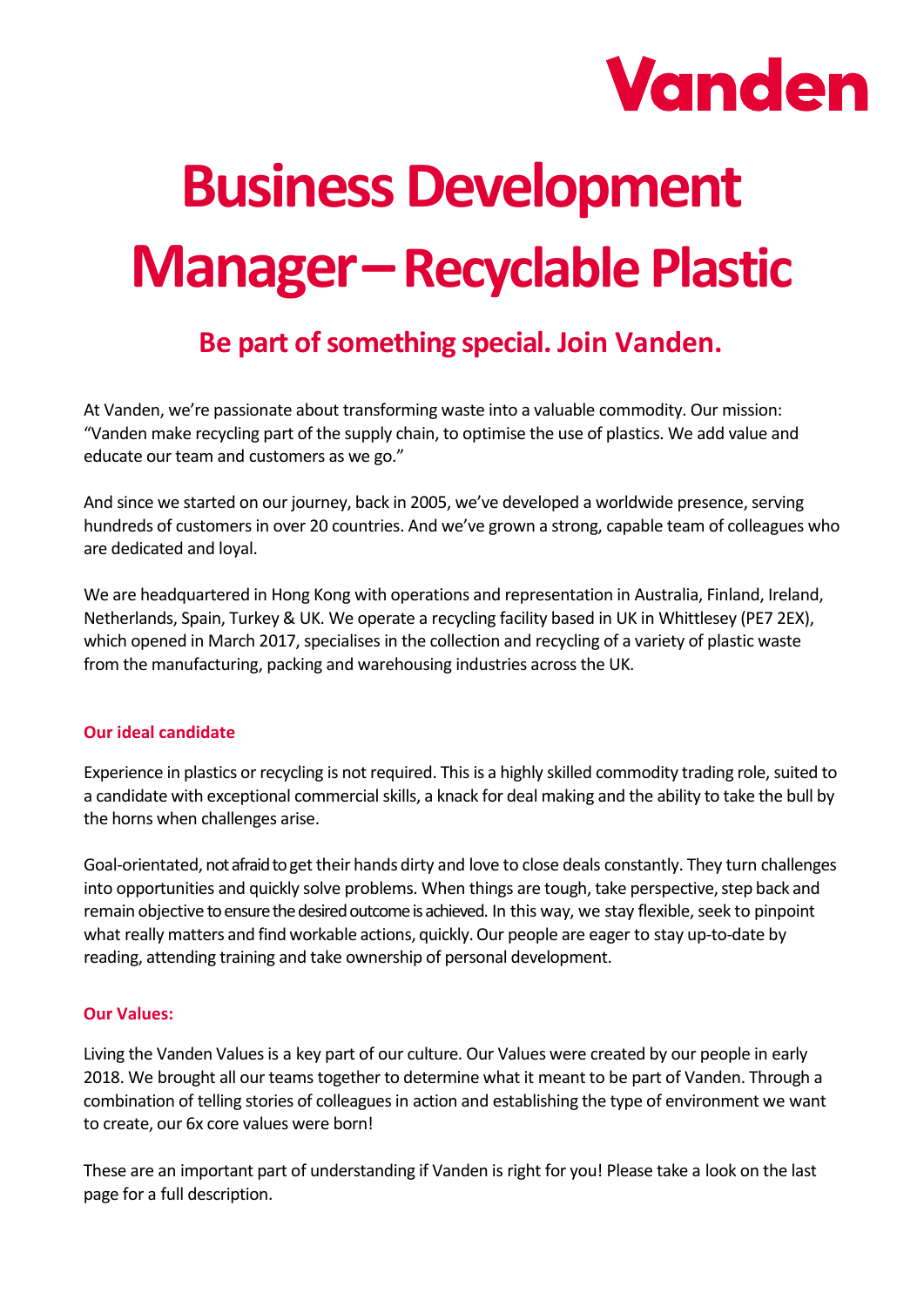

## **Application Process**

To apply, you are required to produce a CV and Personal Statement. These need to be tailored to the job description and person specification and show how you reflect the technical and behavioural requirements. Applications can be submitted to [hr@vandenrecycling.com.](mailto:hr@vandenrecycling.com)

#### **The selection process:**

Successful candidates will be invited to attend a multi-phase assessment that includes:

**Step 1:** Interview 1 **Step 2**: Interview 2 **Step 3:** Interview 3 **Step 4:** Reference Checks

Expected timeline to complete is 3-4 weeks depending on candidate & reference availability.

## **Job Summary**

Executing deals that secure diverse, stable supplies of scrap plastic commodities generated from the Waste Management industry. You will bring those commoditiesto market through Vanden's global sales teams.

This is a purchasing side role, but it is not a simple sourcing position. It is a sophisticated commodity trading role that requires a talented salesperson who can collaborate internally and externally.

With ownership of a market territory, you will build deep relationships with all possible suppliers, control material quality and close deals constantly.

Communicating with colleagues across the world every day in the deal making process, a highly collaborative and entrepreneurial mindset are key to being a top performer.

Success is achieved through a disciplined and consistent approach to servicing existing and new suppliers. Visiting regularly to build relationships, inspect quality and gather market intelligence. Working to targets, you can balance the desire to do deals with the need to proactively manage risk.

Skilled at research and time management, our ideal candidate has a natural drive to achieve and a flexible mindset. You will thrive in a fast-moving environment, respond to dynamic market conditions (exchange rates, material prices & shipping rates) and react quickly to changing priorities without being flustered.

An excellent communicator, you are always open to giving and receiving feedback on performance. Not willing to settle for second best, challenges are seen as an opportunity to learn.

A typical day involves issuing multiple material offers to our global sales teams. Quality checking materials in person and assessing commercial viability prior to offering to market. Negotiating and liaising with sales, logistics teams and suppliers in order to close a profitable deal. Often under tight deadlines.

This role is suited to an A-Player who is motivated, goal driven and wants to be part of a Values driven organisation in a growth industry.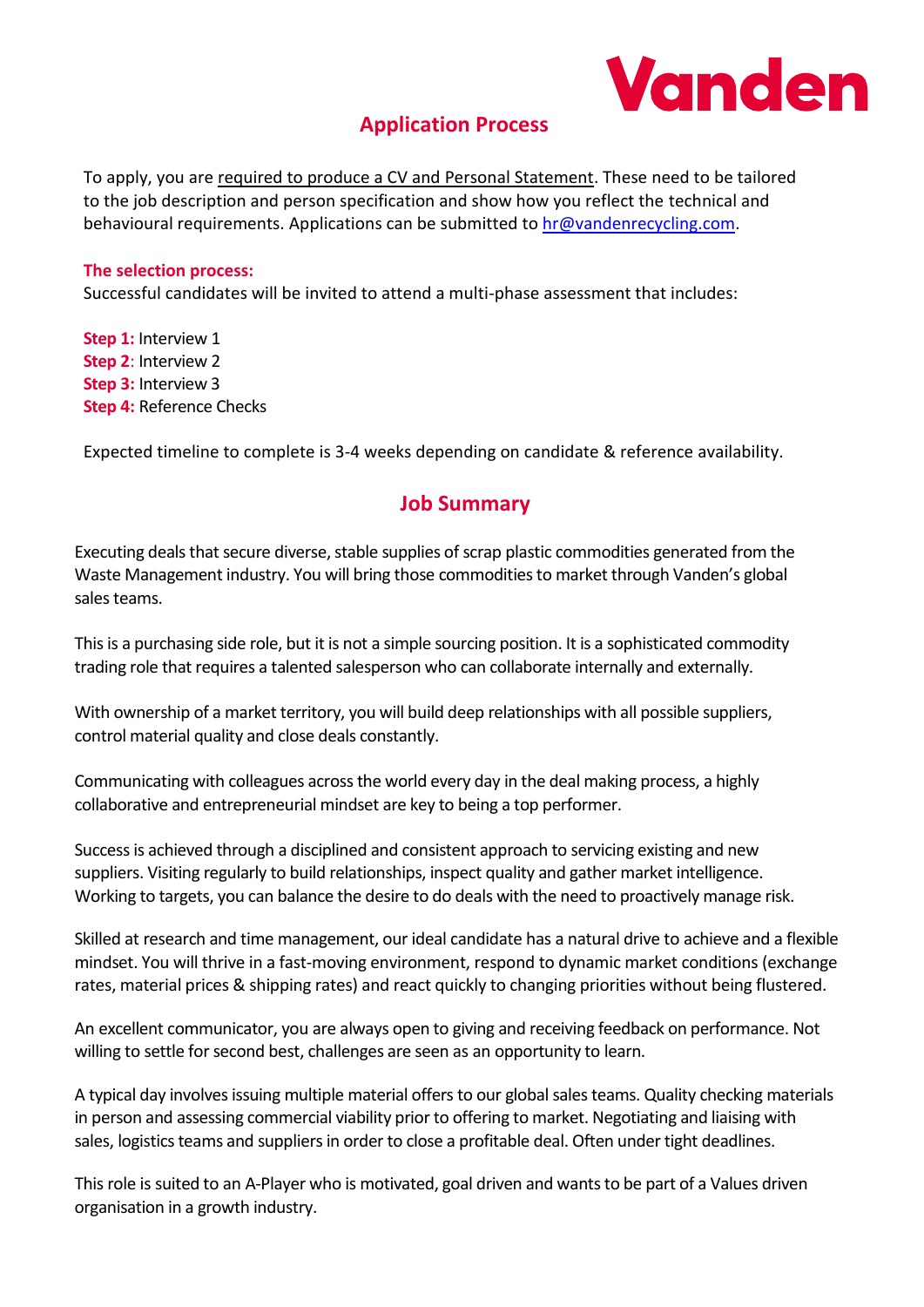## **Essential Duties & Responsibilities**

#### Business Development & Delivery:

- Secure regular supply of plastic scrap material according to market demands
- Enhance relationships with existing suppliers to increase volumes & margins
- Develop new suppliers to diversify business, increase volumes and margin
- Identify all prospective suppliers within your region
- Systematically work through all prospects to establish relationships that result in regular, profitable deals
- Actively seek out new opportunities through conducting market research, cold calling, networking, social media, attending conferences and trade fairs.
- Pre-qualify visits and manage supplier expectations using up to date market information
- Perform site visits to identify supply suitability, gather market information & inspect quality
- Maximise margin by using effective negotiation techniques
- Able to challenge supplier views and counter objections to move towards closing a deal
- Actively engage with the greater team to develop skills and share knowledge
- Gather feedback from suppliers and prospects and share with internal teams
- Develop and enhance relationships by being creative, innovative and offering excellent service that is responsive and tailored to supplier needs
- Engage in constant and active risk management, to ensure the company is not overexposed to a particular supplier, material or market

#### Reporting & Management:

- Maintain accurate supplier records in CRM and be proactive to update with latest activities
- Provide feedback & market reports to management and colleagues
- Use knowledge of competitors and market to develop Vanden's unique selling propositions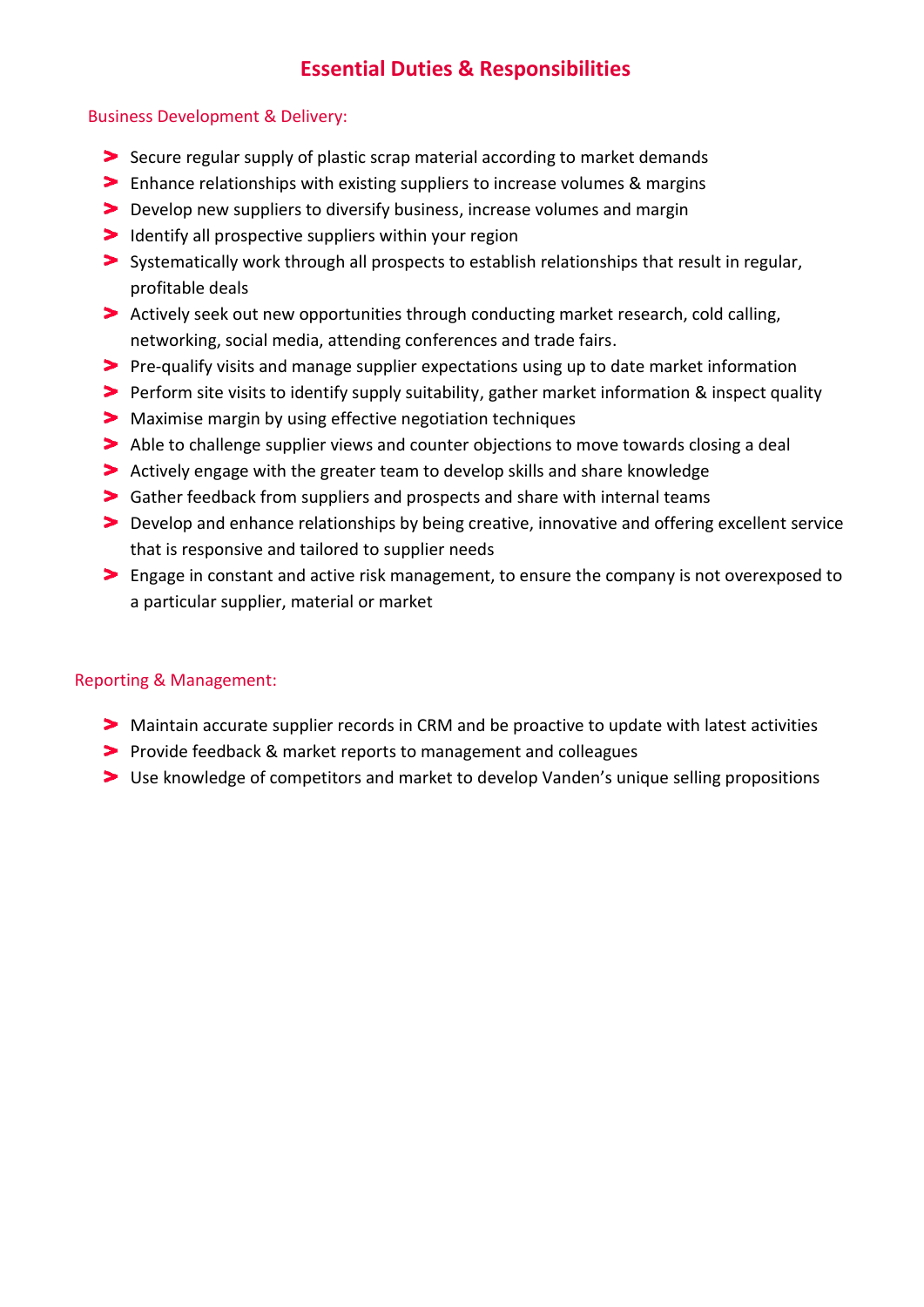## **Person Specification**

#### (all criteria are essential unless otherwise indicated)

#### Knowledge (Education & Related Experience):

- Significant Sales or Business Development experience based 'on the road' and:
	- $\circ$  a track record of developing a high volume of new business accounts from scratch
	- o a track record of working to and exceeding financial targets
- Experience selling or procuring commodities an advantage, but not a requirement
- Experience of handling and overturning objections and converting into sales
- Experience of successfully managing existing accounts & acquiring new ones at the same time
- Experience of using a CRM system to record accurate customer data

#### Skills & Abilities:

- Able to stand back and review data/information to see the 'big picture'
- Able to use logic and reasoning to appraise situations
- Able to anticipate opportunities and risks
- Able to build rapport quickly with colleagues and customers
- Able to negotiate effectively with customers to maximise margins
- Able to effectively collaborate with colleagues to achieve results
- Able to manage and respond quickly to changing/competing priorities
- Highly organized, able to independently plan own time e.g. Outlook calendars and reminders
- Able to follow internal procedure & policy (CRM, Admin, Trial Policies, Customer Onboarding)
- Able to present and clearly communicate information in speaking and writing
- Able to ensure tasks are completed on time and to a high-standard
- Able to use Excel, Outlook, Word and other MS Office products with high level of proficiency
- Able to undertake effective research (not only Google)

## General Attributes:

- Willing to take ownership of the role, drive success and be persistent
- Persuasive with a 'can do' attitude, mindful of customer needs (also knows when to say "No")
- Willing to learn about supplier and internal team needs
- Self-aware and reflective on successes and failures seeks feedback
- > Empathetic towards others
- Focuses on facts and evidence over 'story'
- High level of Resilience able to quickly overcome disappointment and failure
- Not afraid to have challenging conversations
- Willing to learn and follow internal processes, yet happy to suggest improvements
- **Professional and ethical in their approach**
- Understands that upfront effort prevents issues down the line
- Committed to on-going personal and professional development
- > Values team above self
- $\blacktriangleright$  Curious